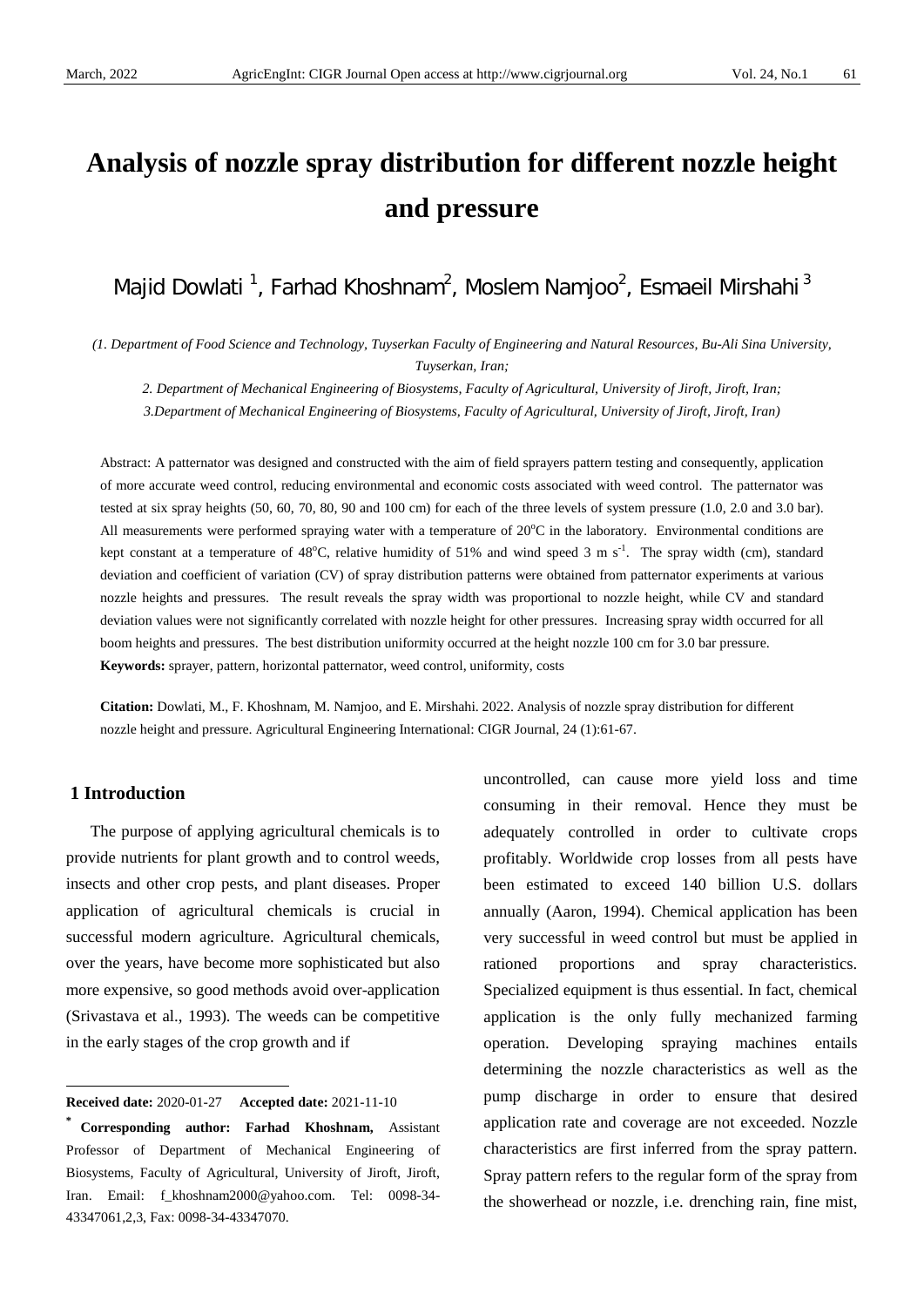sharp spray and massaging swirl spray patterns. Patternation is the measurement of uniformity and symmetry of the liquid distribution in a spray. Patternator is the instrument used to measure the spray distribution in a spray. Patternation can supply a quantitative measurement for the spray. The quantitative analysis of spray patterns is very important for nozzle design, selection and quality control, because the spray angle, the uniformity and the symmetry of the spray patterns are decisive parameters in practical applications (Cao, 2001).

The motion of a spray boom is a major source of variation in the distribution pattern of a sprayer. The possible effect of these movements on the uniformity of spray distribution is predicted as part of an overall strategy to improve the design of sprayer booms (Iyer and Wills, 1978).

Krishnan et al. (1988) developed a technique for measuring spray pattern displacement in agricultural nozzles. Wang et al. (1995) carried out an experimental analysis of spray distribution pattern uniformity for Agricultural spray nozzles. Gil et al. (2013) designed and developed two simple vertical patternators to evaluate their efficiency in terms of spray recovery, symmetry and repeatability. They found that the ability of the two prototypes to measure the vertical distribution of liquid, as well as the important similarities between the liquid distribution profiles obtained with both patternators in comparison to the reference one (Gil et al., 2013). Hassen et al. (2013) fabricated a spray patternator for the selection of a suitable nozzle to have uniform distribution of the spray liquid.

Mechanical application of agrochemical is the commonest method of pest control in modern crop protection practices. This is a method in which the controlling chemical agents -either in the form of droplets or dusts - are carried to their target plant(s) or soil surface(s). Thus, the aim of this research was to design, construction and evaluation of a patternator, inexpensive and practical tools for measuring spray pattern, furthermore we determine the effect of boom height and nozzle pressure on spray distribution pattern.

## **2 Materials and methods**

#### **2.1 Description of the horizontal patternator**

A spray pattern analyzing system or patternator is a device used to empirically determine the distribution (scatter or spread) of fluid from one or more spray nozzles. When one spray nozzle is used, there is a relatively even distribution of fluid on the spray surface. However, if two spray nozzles are used together such that there is an area of overlap, there will be a section of higher fluid concentration. This area of excess fluid is undesired because it results in increased costs and, in some cases, may be harmful to the environment. Therefore, it is desirable to locate an optimal spacing between the nozzles and a certain height from target so that the spray distribution is as uniform as possible and the overlap regions do not result in areas of high concentration, minimizing excess fluid. A laboratory patternator was designed and developed at the Department of Mechanical Engineering of Biosystems workshop, University of Jiroft (Figure 1).



Figure 1 The spray patternator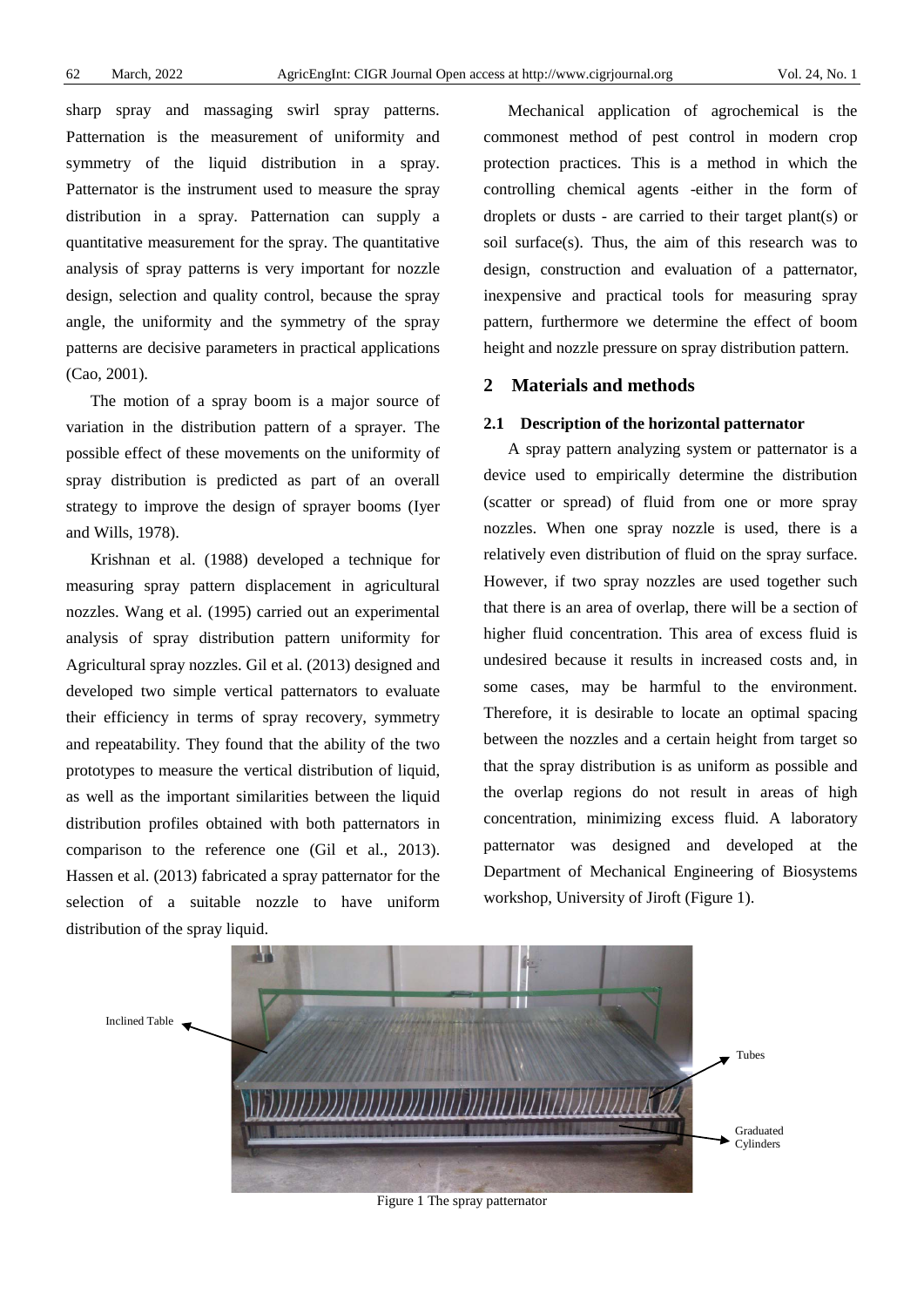This device consists of a table inclined at 0, 10 and 15 degree divided into a number of grooved channels. The table was fabricated of galvanized metal sheets and used to collect spray liquid (water) from the tested nozzles. The table is made into sixty (5 cm wide  $\times$  5 cm deep) U-shaped channels or gutters. The width of the channels is dependent upon the desired resolution of the spray distribution. Obviously, smaller channel width will produce higher resolution of the spray distribution. This patternator table is supported by a chassis of dimensions 300 cm×150 cm. The tube rack is also supported by this chassis fixed 40 cm above the ground.

The spray nozzles are supported at regulated heights above the table. The nozzle location above the table will also affect the distribution of the spray so it is important to test the nozzles at different heights. When the fluid reaches the table, it will be separated into the different channels and flow down the incline. A tube is kept directly under each channel on the sloping side of the table, spray liquid falling on the own graduated cylinder through the tube. The person running the experiment must record the height of the water in each cylinder by reading the measurement in each graduated cylinder (Figure 2).



Figure 2 3D model of the equipment

#### **2.2 Test procedure**

Spray distribution pattern determination was carried out on this patternator. The sprayer was mounted on a frame above the patternator at variable heights of up to 50 cm. The boom type sprayer model of POWER SPRAYER 22.28.30 (Golpash Sanat Company) was selected for this study.

Tests were carried for heights of 50, 60, 70, 80, 90 and 100 cm at three levels of system pressure (1.0, 2.0 and 3.0 bar). Spray liquid was tap water and water discharged from the nozzle at different pressures. Static single nozzle was mounted on different heights of up 50 cm above the spray table. Data of average wind speed, air temperature and relative humidity during field experiments were recorded by applying Extech EN300 5-in-1 Environmental Meter at 3.0 m  $s^{-1}$ , 48<sup>o</sup>C and 51%, respectively. The Extech EN300 is a 5-in-1

environmental meter that allows users to test relative humidity, temperature, wind speed, light and sound levels all with one compact instrument. The Extech EN300 environmental meter has a built-in vane anemometer for making quick and accurate wind speed readings. The high precision humidity sensor has a rapid response time for effortless readings of relative humidity. In front of the table, a set of graduated cylinders was used to collect the liquid from each channel. During the tests, the spray table was inclined 6° from the horizontal plane. A slight slope was maintained in the corrugated table surface to completely drain the channels into the graduated cylinder. When all the graduated cylinders had been measured, they were emptied and dried. The patternator was also dried to avoid interference with the next measurement caused by tap water that might possibly have remained in the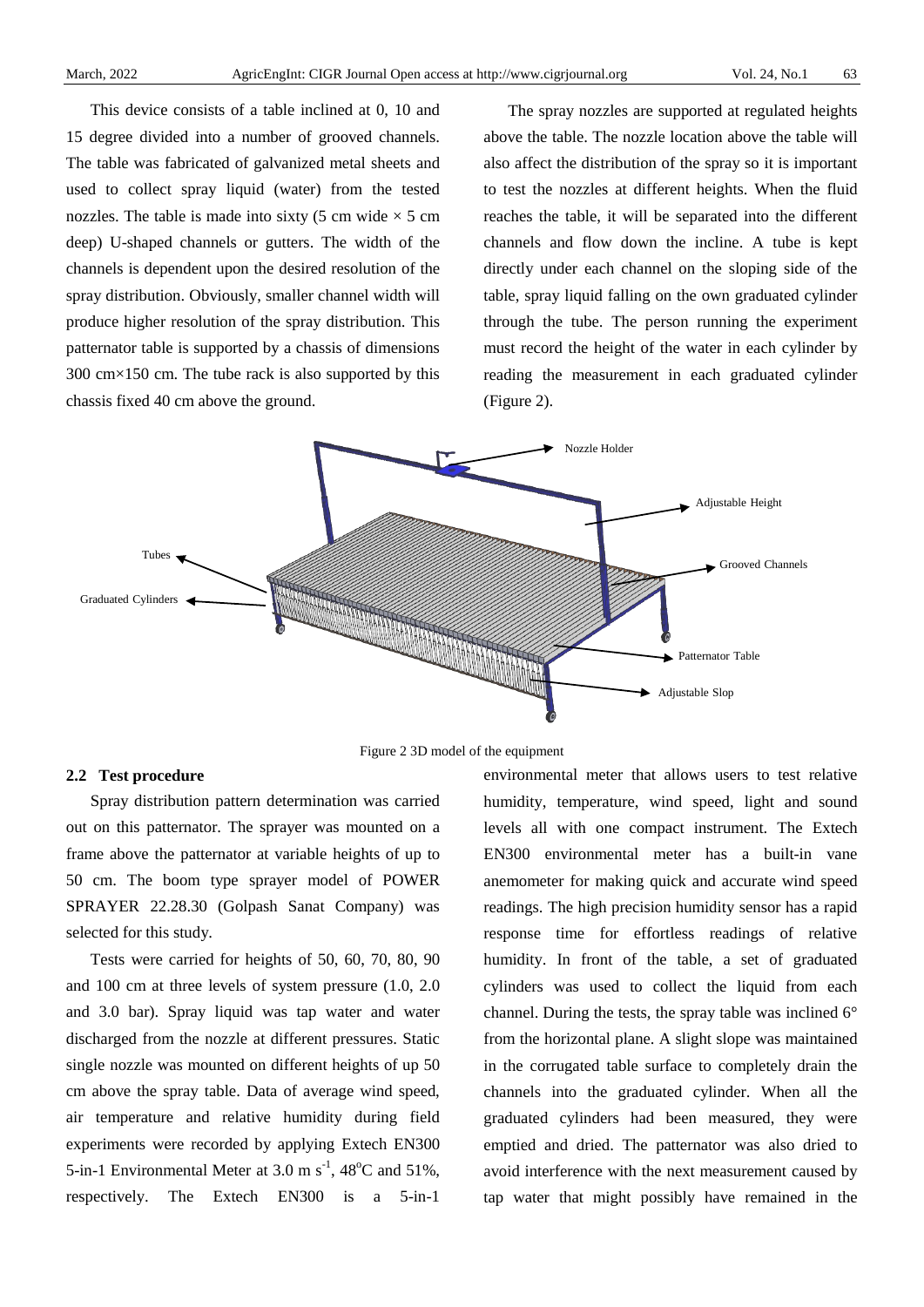channels. The sprayer was operated for 10 seconds in each situation to be able to obtain a measurable amount of spray from the collecting tubes and this was replicated three times. The weighting method was used to determine the water collected during 10 seconds by using a precision balance. Results of spray volume distribution pattern were presented as (mL) at single nozzle different pressures and heights. All measurements were performed spraying tap water with a temperature of  $20^{\circ}$ C in the laboratory. As the tap water kept at about  $20^{\circ}$ C and temperature in the room was also about  $20^{\circ}$ C, any temperature compensations needed were small. Before the measurements were started, the tap water was allowed to flow a while until the water temperature had stabilized.

#### **2.3 Statistical analysis**

The data from spray tests were collected to analyze the variance using a mathematical model for calculating the standard deviation and coefficient of variation. The calculations made use of the statistical package of applications Microsoft Excel. The Coefficient of Variation is expressed as the ratio of standard deviation and mean. It is often abbreviated as CV. Coefficient of variation is the measure of variability of the data. When the value of coefficient of variation is higher, it means that the data has high variability and less stability. When the value of coefficient of variation is lower, it means the data has less variability and high stability. Mathematically, the coefficient of variation is the estimated standard deviation (an absolute Measure). The formula for coefficient of variation is given as:

$$
CV = \frac{SD}{X} \times 100\tag{1}
$$

Where: *CV* presents the coefficient of variation %, *SD* standard deviation and *X* the mean data.

## **3 Results and discussion**

The initial raw data of the spray liquid (water) collected in the graduated cylinders for each replication was utilized to illustrate the general spray distribution characteristics. The Spray Width (cm), Standard Deviation and Coefficient of Variation (CV) of spray distribution patterns obtained from Patternator experiments at various nozzle heights and pressures are summarized in Table 1.

The CV of spray distribution ranged from 40% to 60%, 36% to 65% and from 34% to 59% for 1.0, 2.0 and 3.0 bar pressures, respectively. The average of CV values at 3.0 bar pressure was lower than other pressures therefore this pressure had better distribution uniformity.

It can be seen in Table 1 that the lowest CV of 34%, hence best distribution uniformity, occurred at the height nozzle 100 cm for 3.0 bar pressure. From the above table the highest coefficient of variation of 65% was obtained at the height of 60 cm for 1.0 bar pressure, while the coefficient of variation of height 100 cm (34%) is the least obtained. The nozzle height was found to greatly influence the CV, which was in agreement with the findings reported by El-Khawaga (El-Khawaga, 2004).

Combellack (1982) reported that there could be slight variability of the uniformity of the spray volume distribution on the field as a result of both horizontal and vertical boom instability resulting from the nature of the field surface and also to a lesser extent the meteorological conditions. Generally the values of the coefficient of variation obtained from the experiment are high as compare to the previous values from 34.6%, this is as a results of the improvement on the peristaltic pumps, incorporation of operator's seat, and sprayer tank (Abdul-Fattah, 1997).

|  | Table 1 Coefficient of Variation for Patterns obtained from Different Nozzle Height at Various Pressure |  |  |  |  |  |  |  |  |  |
|--|---------------------------------------------------------------------------------------------------------|--|--|--|--|--|--|--|--|--|
|--|---------------------------------------------------------------------------------------------------------|--|--|--|--|--|--|--|--|--|

|                       | Pressure, 1.0 bar   |                            |       |                     | Pressure, 2.0 bar          | Pressure, 3.0 bar |                        |                            |       |
|-----------------------|---------------------|----------------------------|-------|---------------------|----------------------------|-------------------|------------------------|----------------------------|-------|
| Nozzle Height<br>(cm) | Spray Width<br>(cm) | Standard<br>Deviation (cm) | CV(%) | Spray Width<br>(cm) | Standard<br>Deviation (cm) | CV(%)             | Spray<br>Width<br>(cm) | Standard<br>Deviation (cm) | CV(%) |
| 50                    | 65                  | 13.30                      | 40    | 85                  | 9.50                       | 54                | 90                     | 12.74                      | 43    |
| 60                    | 90                  | 11.79                      | 50    | 105                 | 10.94                      | 65                | 110                    | 8.41                       | 38    |
| 70                    | 100                 | 9.26                       | 60    | 110                 | 9.71                       | 36                | 120                    | 8.75                       | 41    |
| 80                    | 130                 | 4.93                       | 44    | 150                 | 4.70                       | 44                | 125                    | 9.73                       | 55    |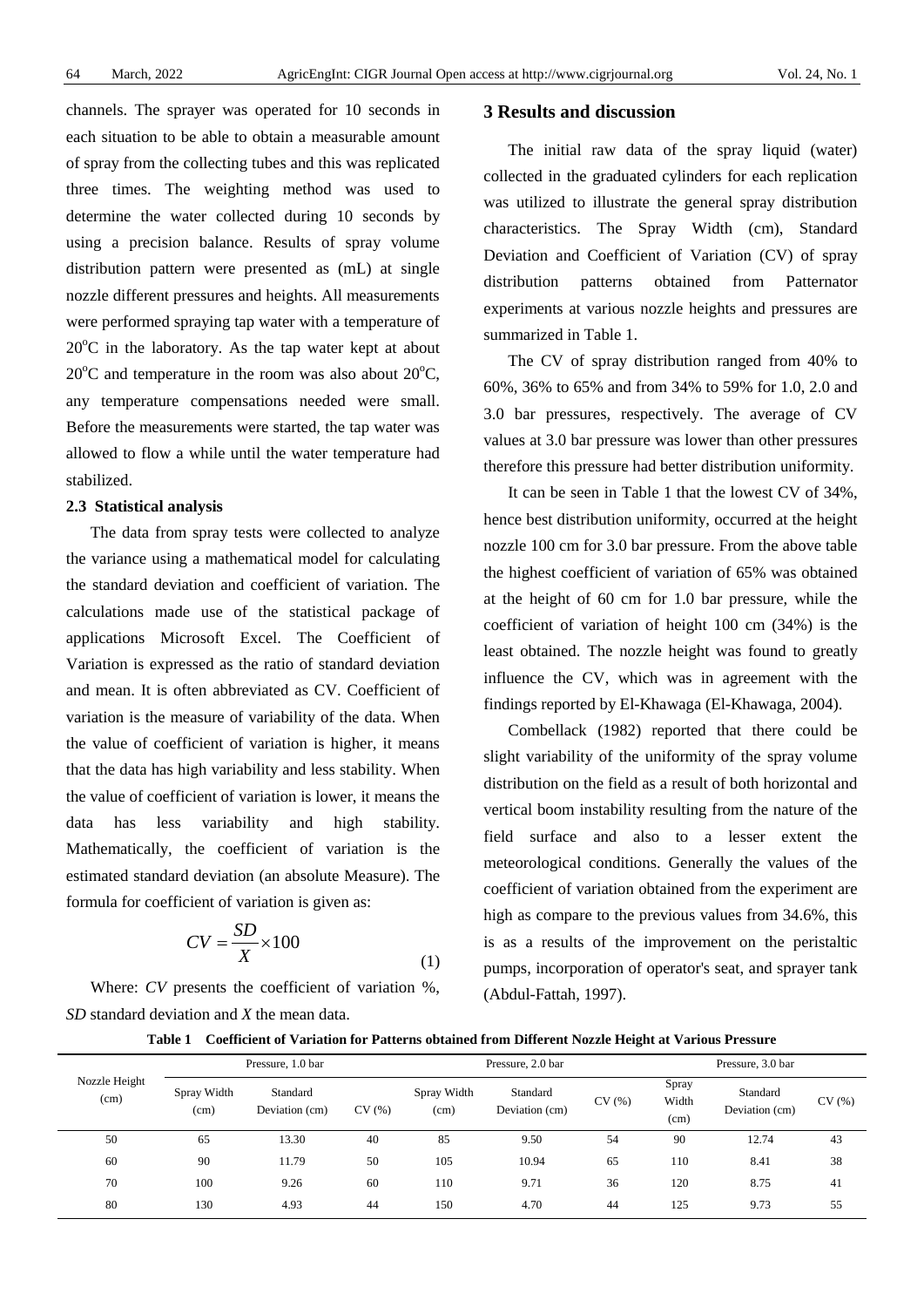| March, 2022 | Analysis of nozzle spray distribution for different nozzle height and pressure | Vol. 24, No. 1 | ნა  |     |       |    |     |      |    |
|-------------|--------------------------------------------------------------------------------|----------------|-----|-----|-------|----|-----|------|----|
|             |                                                                                |                |     |     |       |    |     |      |    |
| 90          | 140                                                                            | 5.35           | -41 | 165 | .2.28 | 49 | 145 | 8.49 | 59 |
| 100         | 165                                                                            | 4.46           | 46  |     | 6.60  | 39 | 165 | 3.84 | 34 |

The uniformity of spray application influences the amount of chemical or biological crop protection products delivered to individual plants, rows, or field areas. Motion of the spray boom may affect spray uniformity. For instance, the application rate at a plant depends on the nozzle output, longitudinal boom velocity, and on the spray overlap determined by the instantaneous boom height. Uniformity of droplet distribution is the most important indicator of the nozzle performance.

Information in above table reveals that the spray width was proportional to nozzle height, while CV and standard deviation values were not significantly correlated with nozzle height for other pressures. We concluded that the CV was not a function of nozzle height changes. Mawer and Miller (1989) concluded that 2 degrees increase in roll angle of the boom caused increasing coefficient of variation (CV) of spray deposit of an 18-m boom at the optimum height which gives the most even distribution for particular nozzles and nozzle spacing. They concluded that the CV of spray deposit was a function of nozzle height changes. Increasing boom height from 50 to 100 cm increased spray width at

2.0 pressure from 85 to 175 cm more than the same nozzle at 1.0 and 3.0 pressure. Increasing of boom height tend to give a high spray width (Mawer and Miller 1989).

The spray volume distribution was carefully studied in the laboratory in order to determine the height and pressure that gives the best even distribution of the spray. The average values of liquid disposal from each patternator channel at different heights and pressures were plotted against the graduated cylinder number as shown in Figures 3, 4 and 5. It can be seen from Figure 3 that the spray liquid at 50 cm nozzle height was stretched over only 13 (from 25 to 38) graduated cylinders. As the nozzle height increased to 60 cm, the discharge out of the nozzles was distributed on larger area (stretched over 41 graduated cylinder, from 24 to 41) and this phenomenon was occurred with increase of nozzle height. For example, the spray liquid at 100 cm nozzle height was stretched over 38 (from 17 to 55) graduated cylinders producing smoother curves compared to those produced at other heights of nozzle. These finding from Figure 3 was coincided with Figure 4 and Figure 5.



Figure 3 Spray volume distribution pattern of the patternator at 1.0 bar pressure and different heights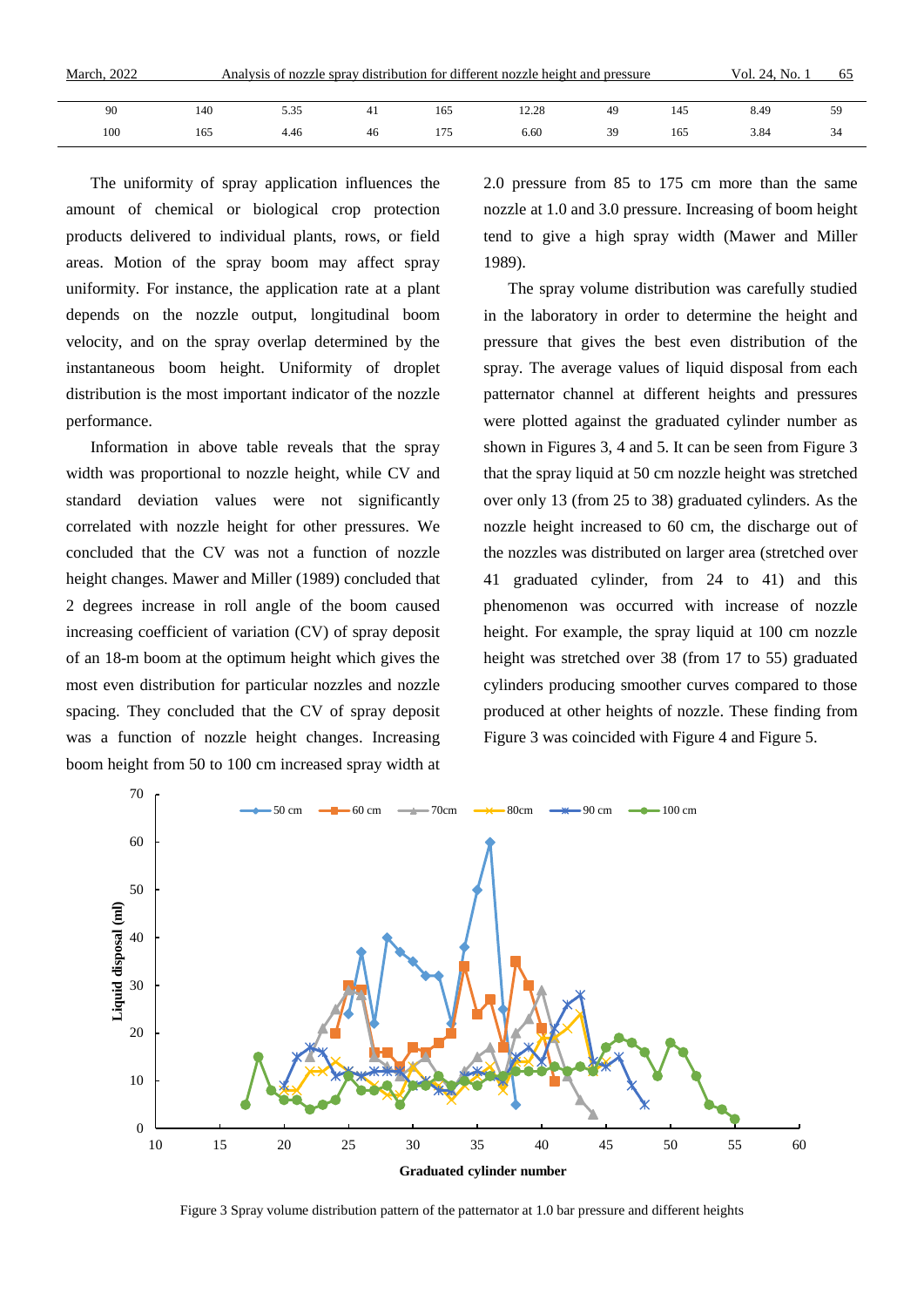

Figure 4 Spray volume distribution pattern of the patternator at 2.0 bar pressure and different heights



Figure 5 Spray volume distribution pattern of the patternator at 3.0 bar pressure and different heights

Among the Figures 3, 4 and 5, the most liquid disposal value (weight of water collected directly under graduated cylinders) was found for the spray with 50 cm nozzle height and 1.0 bar pressure (Figure 3) that reached 60 mL related to graduated cylinder No. 36. This value was obtained of Figure 4 amount 50 mL related to graduated cylinder No. 42 with 90 cm nozzle height and about Figure 5 was 50 mL related to graduate cylinder No. 25 with 50 cm nozzle height. Among the spray volume distribution patterns shown in Figure 2, the 50 cm height of nozzle had more abrupt rise and fall than the others. This finding was agreed with Figure 4 but was different with Figure 3. This result showed that the 2.0 bar pressure nozzle provide spray volumetric

distribution better than the others pressures at 50 cm nozzle height. Higher than recommended pressures increase the delivery rate, reduce the droplet size, and may distort the spray pattern (similar Figure 4). This can result in excess spray drift and uneven coverage. Low pressures reduce the spray delivery rate, and the spray material may not form a full width spray pattern (similar Figure 2) unless the nozzles are designed to operate at lower pressures. The resulting distribution is dependent on the nozzle height and pressure, however when comparing results from Figures 3, 4 and 5, one should bear in mind that the distribution curves of the nozzle output at 3.0 bar pressure were approximately smooth especially at 100 cm nozzle height was almost flat as